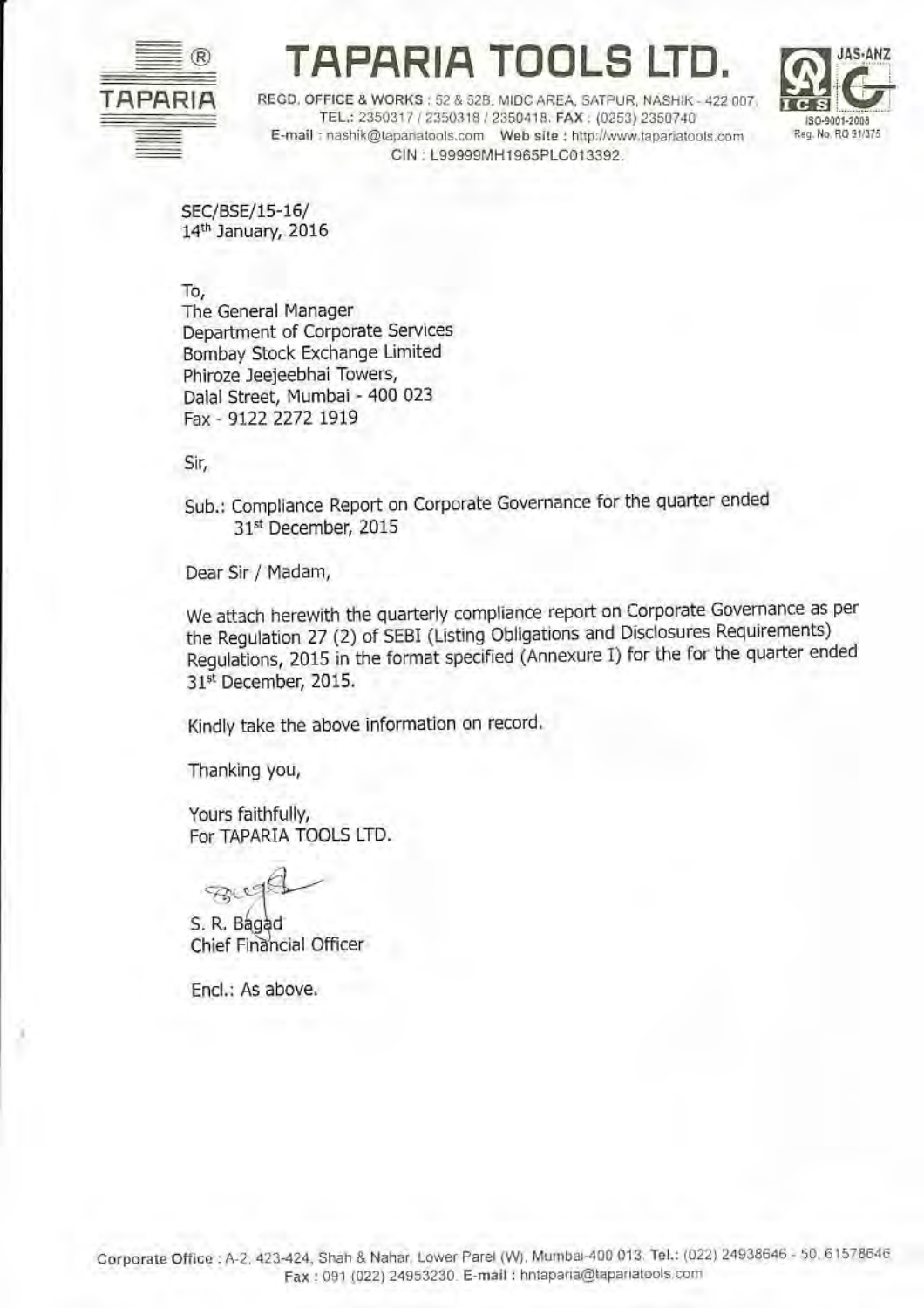

| I Composition of Board of Directors |                                   |         |                                                                                      |                                                                    |         |                                                                                                                                            |                                                                                                                                                              |                                                                                                                                                                                      |
|-------------------------------------|-----------------------------------|---------|--------------------------------------------------------------------------------------|--------------------------------------------------------------------|---------|--------------------------------------------------------------------------------------------------------------------------------------------|--------------------------------------------------------------------------------------------------------------------------------------------------------------|--------------------------------------------------------------------------------------------------------------------------------------------------------------------------------------|
| Title                               | Name of the Director              | NIQ     | (Chairperson/E<br>Executive/inde<br>pendent/Nomi<br>xecutive/Non-<br>Category<br>nee | Appointme<br>/cessation<br>nt in the<br>Date of<br>current<br>term | Tenure  | 25(1) of Listing<br>Directorship in<br>including this<br>listed entities<br>Regulations)<br>listed entity<br>Regulation<br>(Refer<br>No.of | including this listed<br>Audit/Stakeholder<br>(Refer Regulation<br>memberships in<br>26(1) of Listing<br>Committee(s)<br>Regulations)<br>Number of<br>entity | Regulation 26(1) of<br>Listing Regulations)<br>including this listed<br>Audit/Stakeholder<br>Committee held in<br>Chairperson in<br>listed entities<br>No of post of<br>entity(Refer |
| ž.                                  | Hanumanbux Taparia<br>Harnarayan  | 126774  | Chairperson                                                                          | 17/09/2015                                                         |         | H                                                                                                                                          | 0                                                                                                                                                            | $\circ$                                                                                                                                                                              |
| έ                                   | Kanhaiyalal Taparia<br>Deviprasad | 126892  | Non-Executive                                                                        | 24/09/2014                                                         |         |                                                                                                                                            | $\circ$                                                                                                                                                      | $\circ$                                                                                                                                                                              |
| ž.                                  | Hanumanbux Taparia<br>Jayakrishna | 126945  | Non-Executive                                                                        | 29/09/2015                                                         |         |                                                                                                                                            | o                                                                                                                                                            | O                                                                                                                                                                                    |
| ξ.                                  | Madhavprasad<br>Taparia           | 126971  | -Executive<br>Sp                                                                     | 24/09/2014                                                         |         |                                                                                                                                            | $\circ$                                                                                                                                                      | 0                                                                                                                                                                                    |
| ξ                                   | Pradyumna Natvarlal<br>Shah       | 96793   | Independent                                                                          | 24/09/2014                                                         | 5 years | m                                                                                                                                          | m                                                                                                                                                            | $\scriptstyle\sim$                                                                                                                                                                   |
| ξ                                   | Virendraa Bangur                  | 237043  | Non-Executive                                                                        | 24/09/2014                                                         |         | т                                                                                                                                          | ۰                                                                                                                                                            | o                                                                                                                                                                                    |
| ξ                                   | Govindial Samdani<br>Manasawala   | 1267114 | Independent                                                                          | 24/09/2014                                                         | 5 years | $\sim$                                                                                                                                     | $\sim$                                                                                                                                                       |                                                                                                                                                                                      |
| Ę.                                  | Rajeev Jugalkishor<br>Mundra      | 1352145 | Independent                                                                          | 24/09/2014                                                         | 5 years | $\sim$                                                                                                                                     | N                                                                                                                                                            |                                                                                                                                                                                      |

Format to be submitted by listed entity on quarterly basis

1. Name of Listed Entity: Taparia Tools Limited

2. For the quarter ended: 31st December 2015

**Fugi**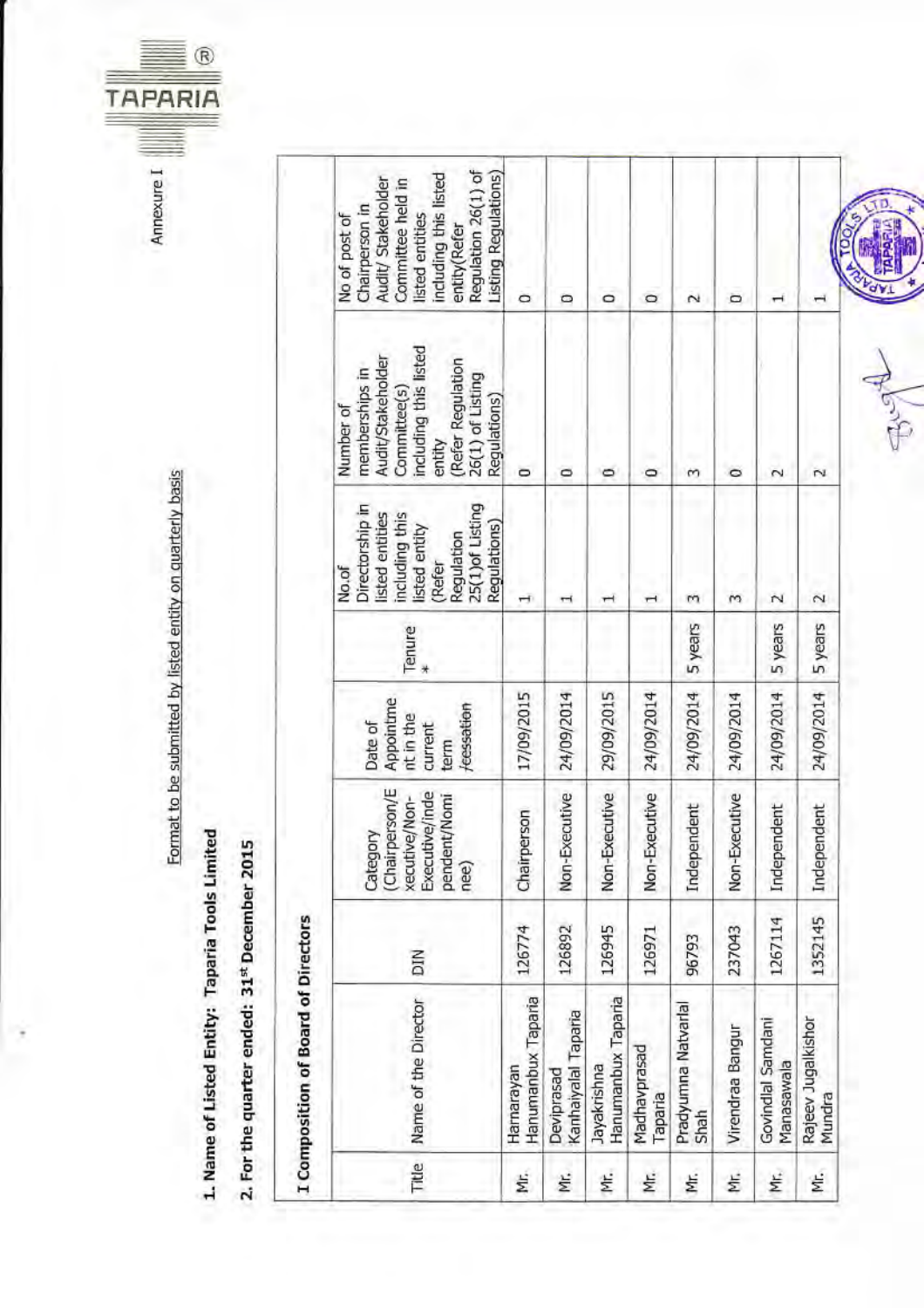

| Ë    | <b>Bhagirath Bansilal</b><br>Ladda                                                                                  | 1679989 | Independent                                   | 24/09/2014                                                                                               | 5 years | ۰<br>$\mathbf{\bar{}}$<br>ī                                                                                                                          |  |
|------|---------------------------------------------------------------------------------------------------------------------|---------|-----------------------------------------------|----------------------------------------------------------------------------------------------------------|---------|------------------------------------------------------------------------------------------------------------------------------------------------------|--|
| ΥF.  | Sivaramakrishnan                                                                                                    | 6436717 | Executive                                     | 23/09/2013                                                                                               |         | ۰<br>O<br>$\overline{\phantom{a}}$                                                                                                                   |  |
| Miss | Bhavna Shewakram<br>Shamdasani                                                                                      | 6980759 | Independent                                   | 29/09/2015                                                                                               | 5 years | ۰<br>$\circ$<br>H                                                                                                                                    |  |
| ξ    | Shyam Malpani                                                                                                       | 205471  | Independent                                   | 29/09/2015                                                                                               | 5 years | ۰<br>$\mathbf{r}$<br>⊣                                                                                                                               |  |
|      | \$PAN number of any director would not be displayed on the website of Stock Exchange<br>separating them with hyphen |         |                                               |                                                                                                          |         | & Category of directors means executive/non-executive/independent/Nominee. if a director fits into more than one category write all categories       |  |
|      | listed entity                                                                                                       |         | in continuity without any cooling off period. |                                                                                                          |         | * to be filled only for Independent Director. Tenure would mean total period from which Independent director is serving on Board of directors of the |  |
|      | II. Composition of Committees                                                                                       |         |                                               |                                                                                                          |         |                                                                                                                                                      |  |
|      | Name of Committee                                                                                                   |         |                                               | Name of Committee<br>members                                                                             |         | Category (Chairperson/Executive/Non-<br>Executive/independent/Nominee)                                                                               |  |
|      | L. Audit Committee                                                                                                  |         |                                               | Shri Rajeev J. Mundra<br>Shri G.S. Manasawala<br>Shri Shyam Malpani<br>Shri B.B. Ladda<br>Shri P.N. Shah |         | Chairperson (Independent)<br>Independent<br>Independent<br>Independent<br>Independent                                                                |  |
|      | 2. Nomination & Remuneration Committee                                                                              |         |                                               | Shri Rajeev J. Mundra<br>Shri G.S. Manasawala<br>Shri Shyam Malpani<br>Shri B.B. Ladda<br>Shri P.N. Shah |         | Chairperson (Independent)<br>Independent<br>Independent<br>Independent<br>Independent                                                                |  |
|      |                                                                                                                     |         |                                               |                                                                                                          |         |                                                                                                                                                      |  |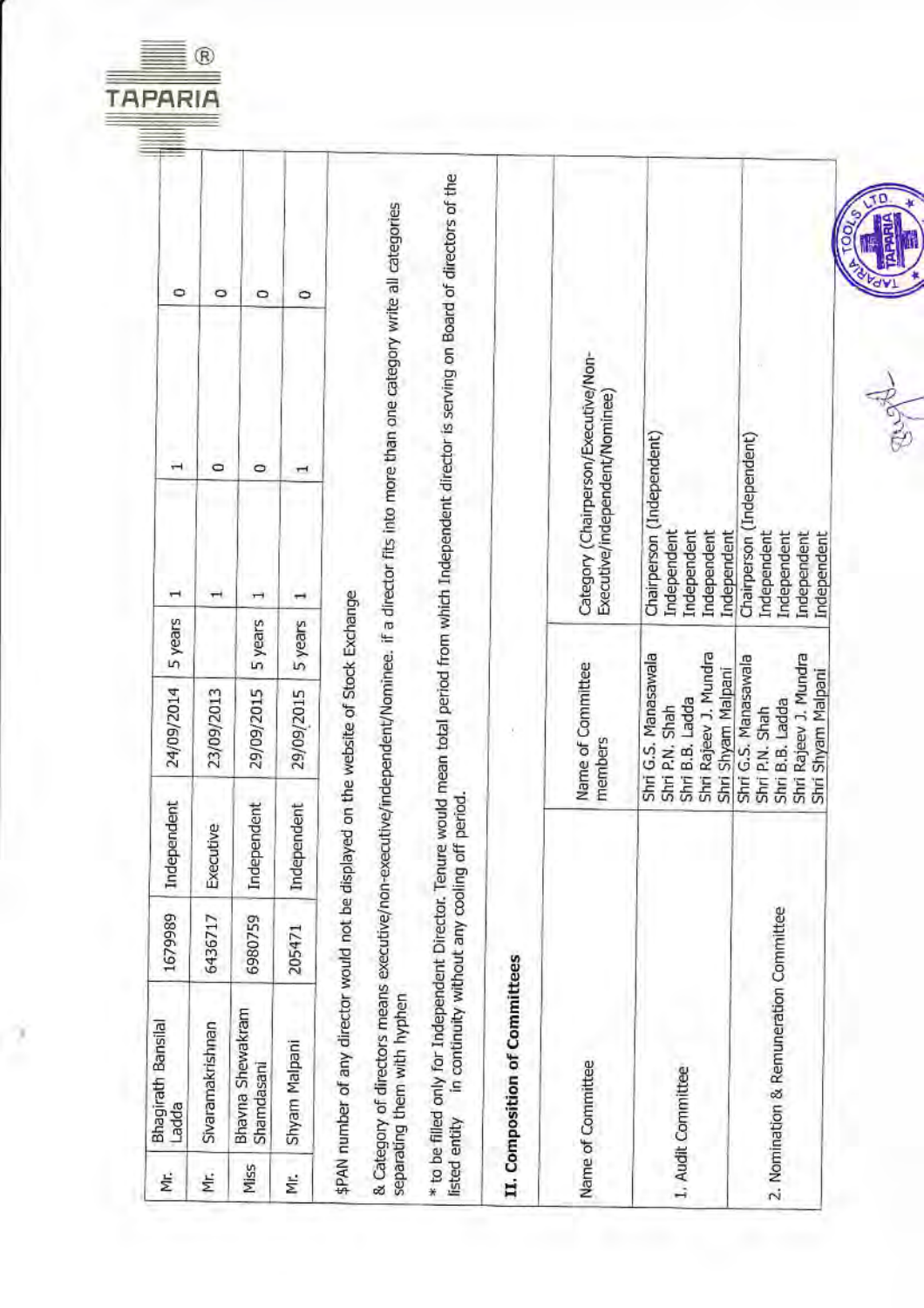

ľ

| Maximum gap between any two consecutive meetings in number<br>Maximum gap between any two consecutive (in number of days)<br>&Category of directors means executive/non-executive/independent/Nominee. if a director fits into more than one category write all categories<br>Chairperson (Non-Executive)<br>Independent<br>Executive<br>Executive<br>Executive<br>of days*<br>82 days<br>82 days<br>Shri Sivaramakrishnan<br>Shri Sivaramakrishnan<br>Date(s) of meeting of<br>Date(s) of Meeting (if<br>the committee in the<br>Shri Shyam Malpani<br>any) in the relevant<br>31 <sup>st</sup> October 2015<br>Shri H.N. Taparia<br>previous quarter<br>Shri D.P. Taparia<br>8th August 2015<br>quarter<br>Whether requirement of<br>Quorum met (details)<br>Date(s) of Meeting (if any) in the previous quarter<br>4. Stakeholders Relationship Committee'<br>III. Meeting of Board of Directors<br>Yes<br>IV. Meeting of Committees<br>separating them with hyphen<br>committee in the relevant<br>Date(s) of meeting of the<br>31 <sup>st</sup> October 2015<br>8th August 2015<br>quarter |
|-------------------------------------------------------------------------------------------------------------------------------------------------------------------------------------------------------------------------------------------------------------------------------------------------------------------------------------------------------------------------------------------------------------------------------------------------------------------------------------------------------------------------------------------------------------------------------------------------------------------------------------------------------------------------------------------------------------------------------------------------------------------------------------------------------------------------------------------------------------------------------------------------------------------------------------------------------------------------------------------------------------------------------------------------------------------------------------------------|
|                                                                                                                                                                                                                                                                                                                                                                                                                                                                                                                                                                                                                                                                                                                                                                                                                                                                                                                                                                                                                                                                                                 |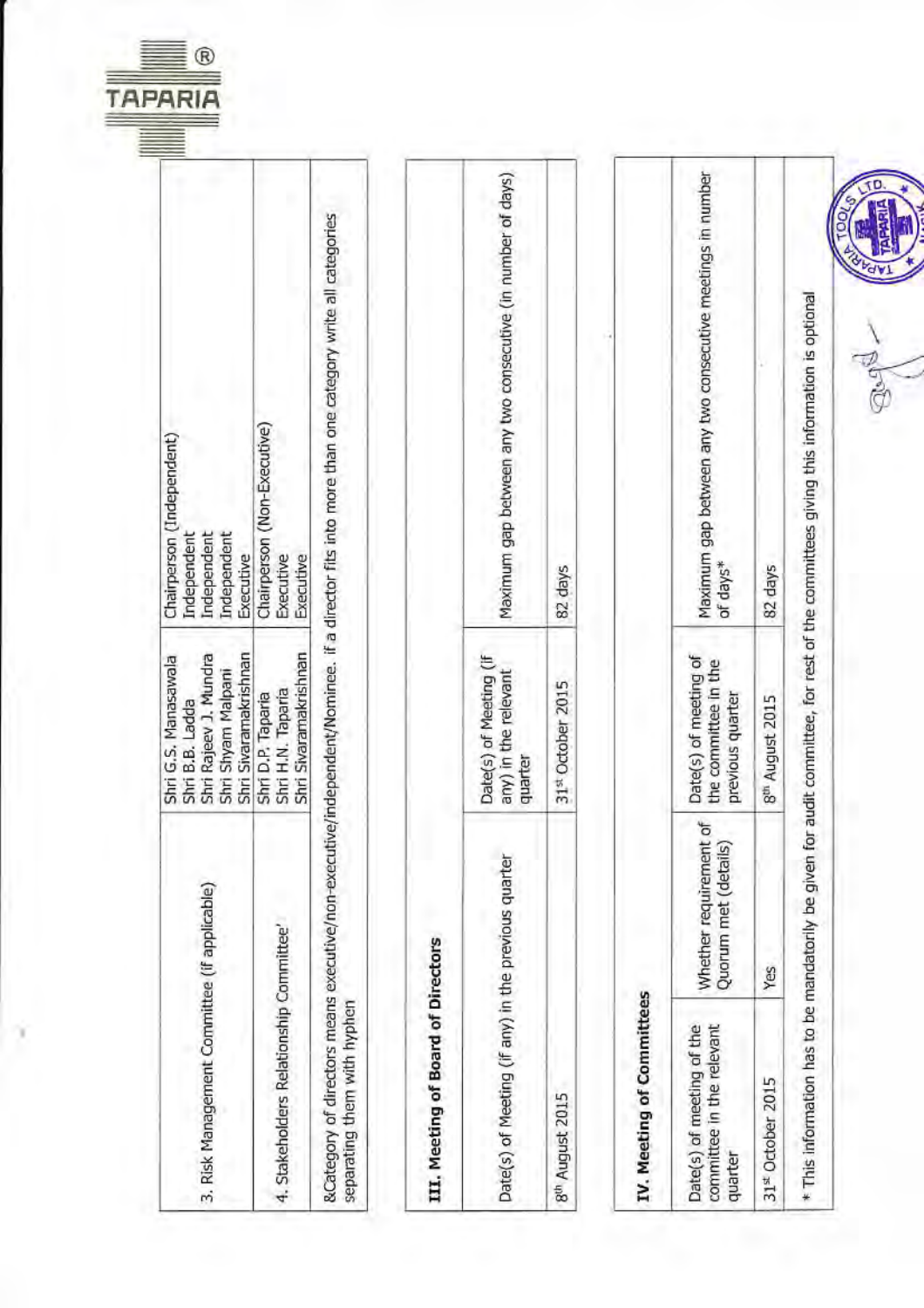

R